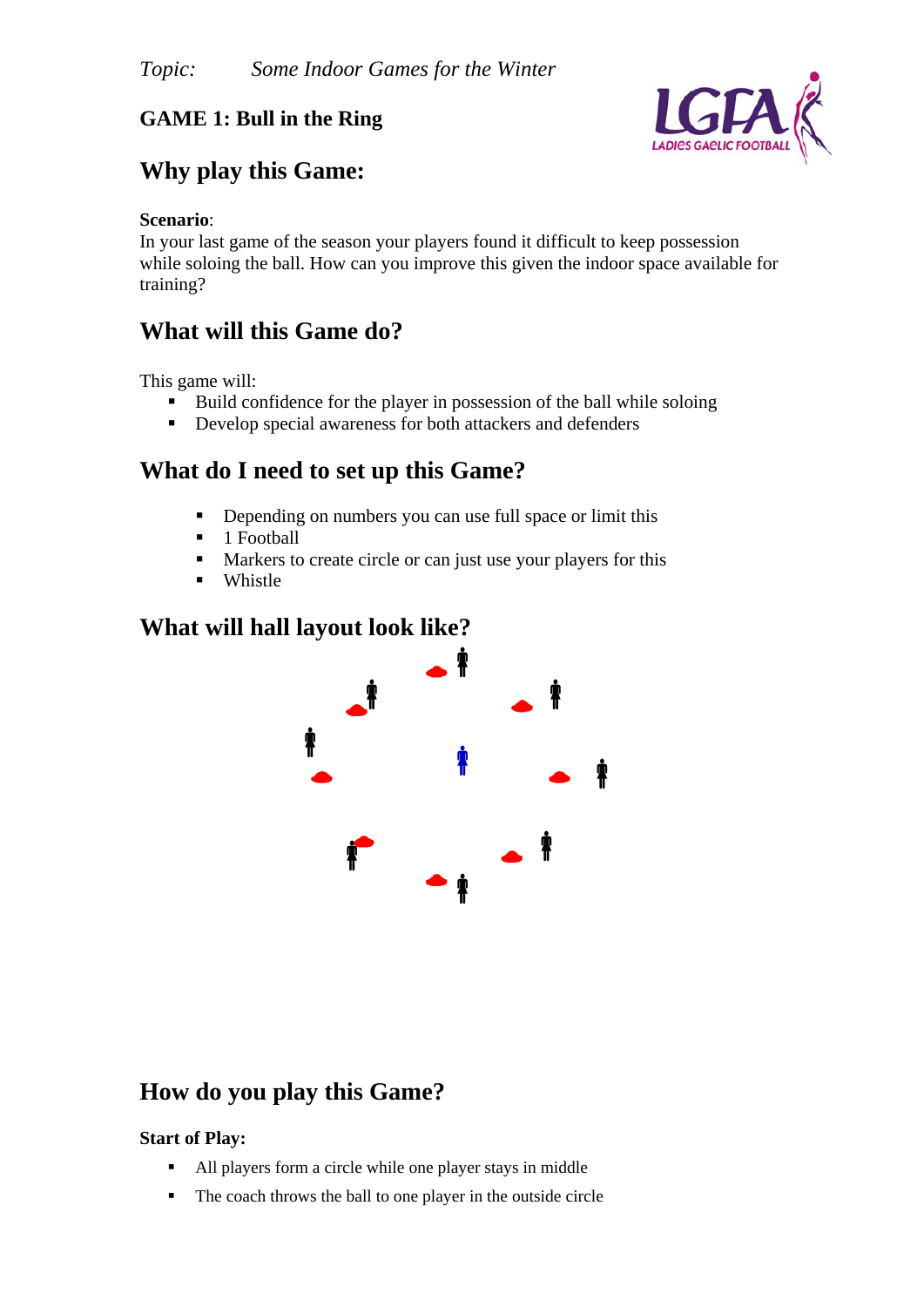#### **Rules of Play:**

- The player with the ball must attempt to solo to a player opposite without getting dispossessed by the player in the centre
- If the runner makes it across the circle the player in the middle stays in the middle, if the player in middle tackles and gets the ball the runner becomes the new tackler in middle and drill continues

### **How do you score in the Game?**

Coach can progress this to allocate points for getting across centre or for tackles

|               | <b>How can I make the Game Easier?</b>                     | <b>How can I make the Game Harder?</b>                                                                                                                                       |
|---------------|------------------------------------------------------------|------------------------------------------------------------------------------------------------------------------------------------------------------------------------------|
| <b>Space</b>  | Increase space in each zone                                | Decrease space in each Zone                                                                                                                                                  |
| <b>Task</b>   | Allow players to carry the ball rather<br>than solo        | Player must call who they will pass to<br>and cannot change                                                                                                                  |
|               | Allow player on other side to move<br>to meet the ball     | Limit number of solos                                                                                                                                                        |
|               |                                                            | Solo with weaker foot                                                                                                                                                        |
| Equipment     | Increase number of footballs so not<br>as easy on defender | Use different equipment eg. Rugby ball<br>etc.                                                                                                                               |
|               |                                                            | Alter coloured cones beside player and<br>can only pass to a different colour than<br>your own. Eg. Leave from a red cone<br>cannot pass to player opposite at a red<br>cone |
| <b>People</b> | Remove the defender                                        | Increase number of defenders in circle                                                                                                                                       |

## **What changes can be made to the Game?**

## **What are the Common Problems to watch out for:**

| <b>Problem</b>                            | <b>Solution</b>                                                       |
|-------------------------------------------|-----------------------------------------------------------------------|
| Players losing possession in tackle       | Defender to shadow rather than tackle                                 |
| Not all Players touching the ball         | A different player must be selected each                              |
|                                           | time.                                                                 |
| Players passing too early without soloing | Player must hand the ball to player<br>opposite when reach their cone |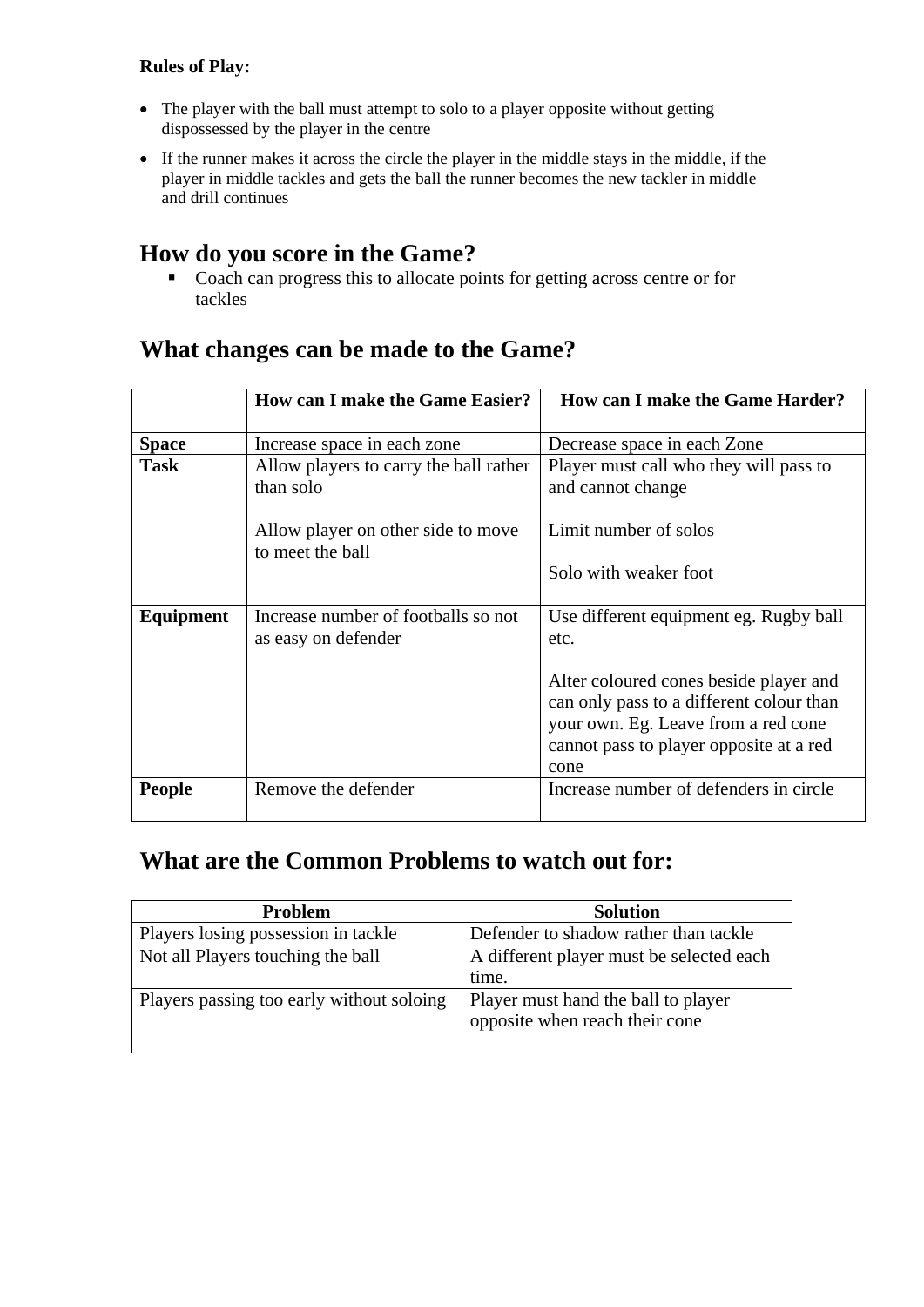

## **Why Play this Game:**

#### **Scenario:**

Your team has a habit of switching off after they score and not keeping the required concentration levels to prepare for an opposition attack. What can you do to develop this during the off season?

# **What will this Game do?**

This game will:

- Develop spatial awareness with your players
- **Increase concentration levels and develop communication skills**
- Promote the importance of support play and retaining possession

# **What do I need to set up this Game?**

- Can use full size hall or an area depending on the space available
- $\blacksquare$  1 Football
- 2 sets of bibs or at least one set for one team
- Markers/poles to create 4 goal areas
- Whistle/Stopwatch

## **What will the pitch layout look like?**



# **How do you play the Game?**

#### **Start of Play:**

 Mark out a playing area suitable to the numbers and ability of players and mark a goal on each side of the playing area